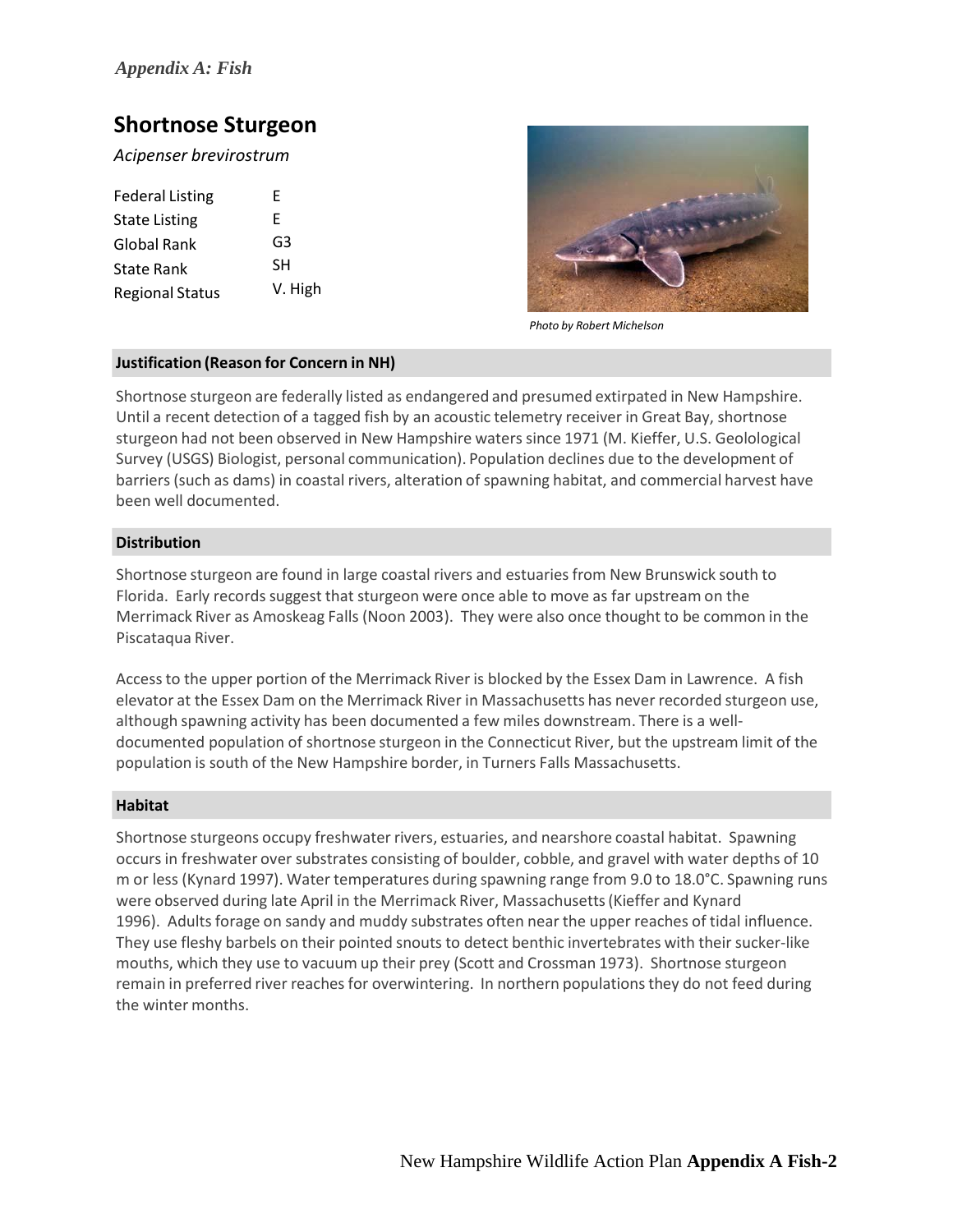# *Appendix A: Fish*

#### **NH Wildlife Action Plan Habitats**

- Estuarine
- Marine
- Large Warmwater Rivers



#### **Distribution Map**

## **Current Species and Habitat Condition in New Hampshire**

There are no known spawning populations in New Hampshire waters.

## **Population Management Status**

N/A

# **Regulatory Protection (for explanations, see Appendix I)**

- Federal Endangered Species Act
- Possession prohibited

# **Quality of Habitat**

Recent tagging studies using acoustic telemetry have revealed that some shortnose sturgeon are more migratory than previously believed (Fernandes et al. 2010; Wippelhauser et al. 2015). Individuals tagged in the Kennebec and Penobscot Rivers have been found to move between the two river systems. Shortnose sturgeon tagged in the Merrimack River have been detected in the Kennebec River (Wippelhauser et al. 2015). A tagged individual was recently detected by an acoustic telemetry receiver deployed for an unrelated project in Great Bay. It is possible that shortnose sturgeon move between multiple foraging areas among the rivers and estuariesthat flow into the Gulf of Maine.

A status assessment of shortnose sturgeon in the Merrimack River suggests that the population may have expanded since surveys were last conducted in the late 1980's (Kynard and Kieffer 2009). Recent studies have also identified documented shortnose sturgeon in the Androscoggin, Kennebec, and Penobscot Rivers (Fernandes et al. 2010). Shortnose sturgeon native to the Kennebec River have been captured in the Merrimack River, but later detected in the Kennebec River during the spawning season (Kynard and Kieffer 2009). It appears that shortnose sturgeon may move extensively between coastal river systems to forage, but return to their natal rivers to reproduce. Understanding the importance of movement between river systems and identifying critical foraging and spawning habitat will help further the recovery of this species. The NHFG should support acoustic tagging studies of shortnose sturgeon in the Gulf of Maine rivers to assess the extent of movement into New Hampshire waters.

#### **Habitat Protection Status**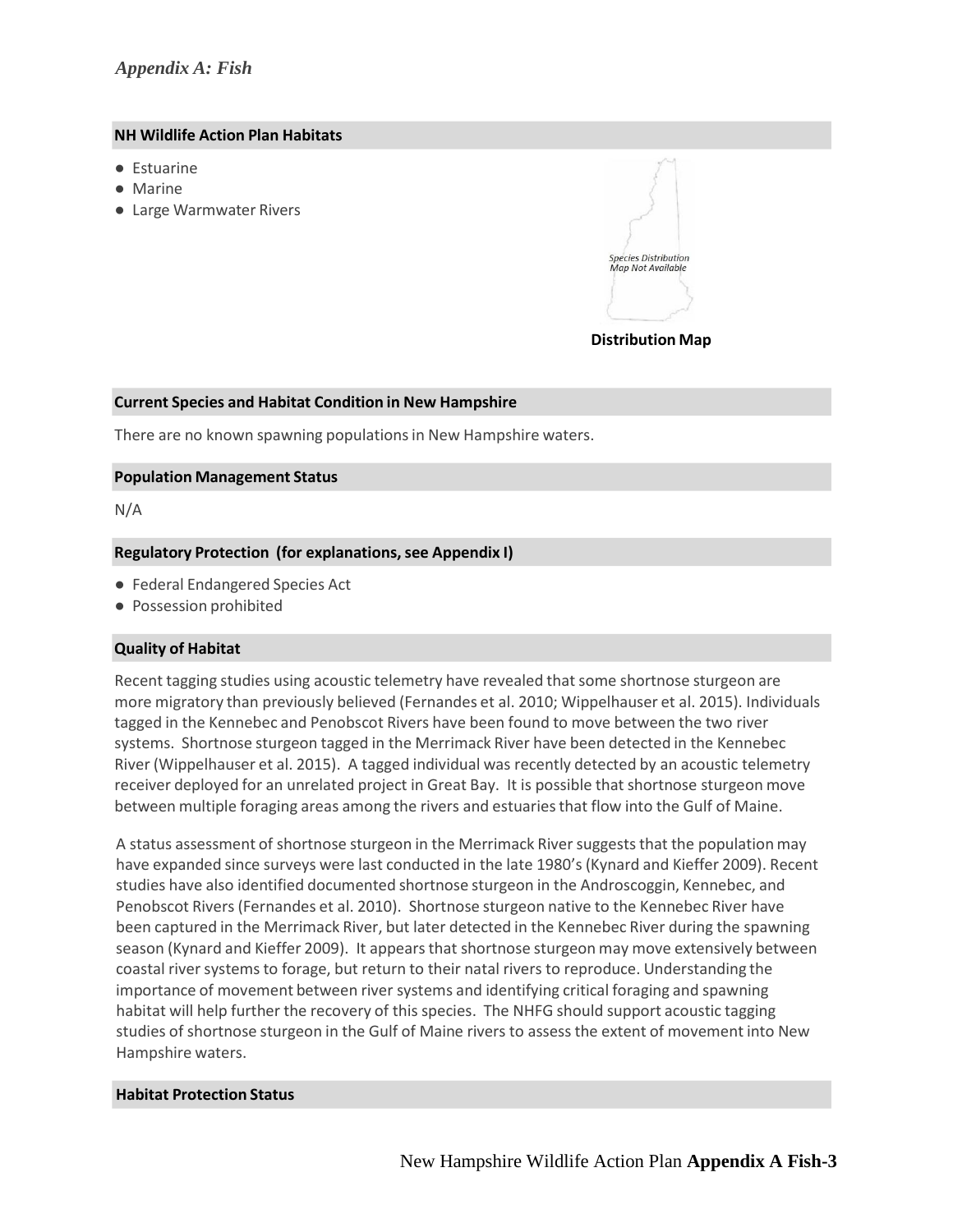#### **Habitat Management Status**

N/A

# **Threatsto this Species or Habitat in NH**

Threat rankings were calculated by groups of taxonomic or habitat experts using a multistep process (details in Chapter 4). Each threat was ranked for these factors: Spatial Extent, Severity, Immediacy, Certainty, and Reversibility (ability to address the threat). These combined scores produced one overall threat score. Only threats that received a "medium" or "high" score have accompanying text in this profile. Threats that have a low spatial extent, are unlikely to occur in the next ten years, or *there is uncertainty in the data will be ranked lower due to these factors.*

## **Disturbance from damsthat block species from spawning areas or other important habitat (Threat Rank: Medium)**

Dams block access to freshwater spawning habitat.

There are no known spawning populations of shortnose sturgeon in New Hampshire. The extent of habitat used by sturgeon before dams is not known, but records of sturgeon exist as far upstream as Amoskeag Falls in Manchester(Noon 2003).

#### **List of Lower Ranking Threats:**

Mortality from commercial over‐harvest due to fishing bycatch

Disturbance from dredging

# **Actionsto benefit this Species or Habitat in NH**

#### **Support research in the Gulf of Maine**

#### **Objective:**

Use acoustic telemetry studies to identify important shortnose sturgeon habitat throughout the Gulf of Maine.

## **General Strategy:**

The network of acoustic telemetry receivers continuesto expand in the North Atlantic. Recent research in the Merrimack River suggests that many shortnose sturgeon move into into different rivers and estuaries to forage before returning to their natal river to spawn. The extent of habitat use and movement among shortnose sturgeon populationsin the Gulf of Maine is not well understood. Supporting sturgeon movement studies may help determine the relative importance of New Hampshire coastal waters and estuaries as sturgeon habitat.

**Political Location: Watershed Location:**